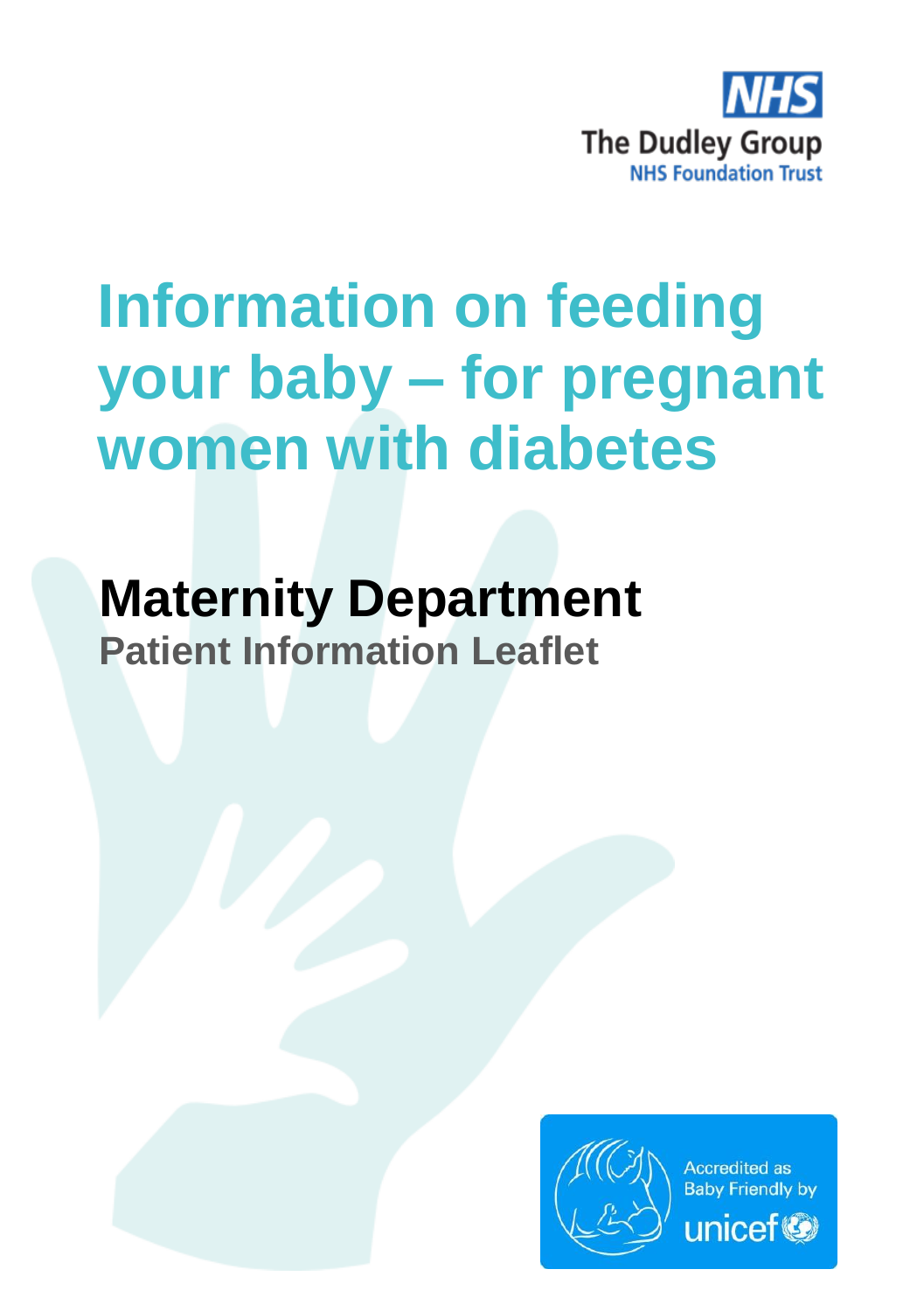## **Introduction**

During your pregnancy, you will be given the opportunity to discuss your thoughts about feeding your baby with your health professional. This usually starts at the booking visit and continues throughout your pregnancy. This is to ensure you have all the information you need before deciding how you will feed your baby.

## **I have diabetes, can I breastfeed my baby?**

**If you take metformin tablets** for diabetes, you can breastfeed your baby.

**If you use insulin** for diabetes, you can breastfeed your baby as insulin does not pass into the breastmilk. However:

- You will need to monitor your blood glucose (sugar) levels carefully.
- You may need to eat more carbohydrates. Please speak to your diabetic nurse or team if your blood glucose levels are low.
- You may need to eat while you are breastfeeding (at the same time).

## **Why is breastfeeding important?**

It is recommended that you **exclusively** breastfeed your baby for the first six months (only give them breast milk), then continue alongside complementary foods for up to two years and beyond. (WHO 2003)

"As a global public health recommendation, infants should be exclusively breastfed for the first six months of life to achieve optimal growth, development and health. Thereafter, to meet their evolving nutritional requirements, infants should receive nutritionally adequate and safe complementary foods while breastfeeding continues for up to two years of age or beyond."

(WHO 2003 p7-8)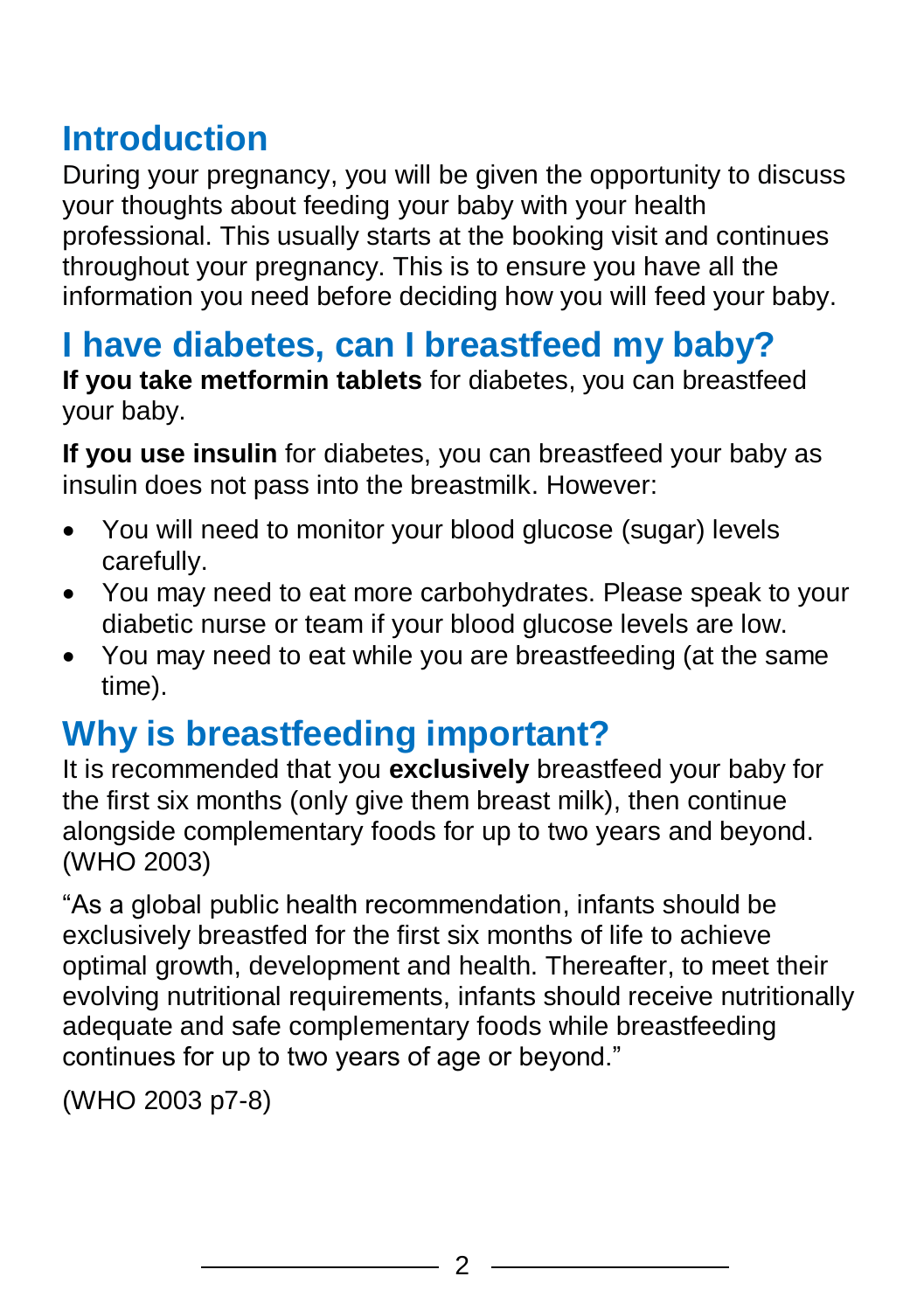Breastfeeding provides many health benefits and it helps you and your baby to build a strong bond. Exclusive breastfeeding gives the maximum benefits to mother and baby.

### **Benefits to baby**

Breastfeeding reduces the risk of:

- Allergies
- Asthma and eczema
- Diabetes
- Far infections
- Gastroenteritis (upset tummy)
- Urine infections
- Chest infections
- Obesity
- Heart disease
- Sudden infant death syndrome (SIDS)

#### **Benefits to mother**

#### Breastfeeding reduces the risk of:

- Osteoporosis (weak bones) and hip fractures in later life
- Ovarian and breast cancer

#### Other benefits:

- Helps you to return to your pre-pregnancy weight.
- Can delay or reduce the likelihood of getting type 2 diabetes in later life in women with who had gestational diabetes (diabetes when they are pregnant).
- For any woman with diabetes using insulin, the breastfeeding hormones and the extra energy used during feeding may decrease the amount of insulin you require.
- Many mothers report increased feelings of well-being during breastfeeding.

#### **Skin-to-skin contact**

Having skin-to-skin contact with your baby and responsive feeding can mean that breastfeeding is likely to be more successful and continue for longer. Skin-to-skin contact can help to keep your baby calm and maintain their temperature.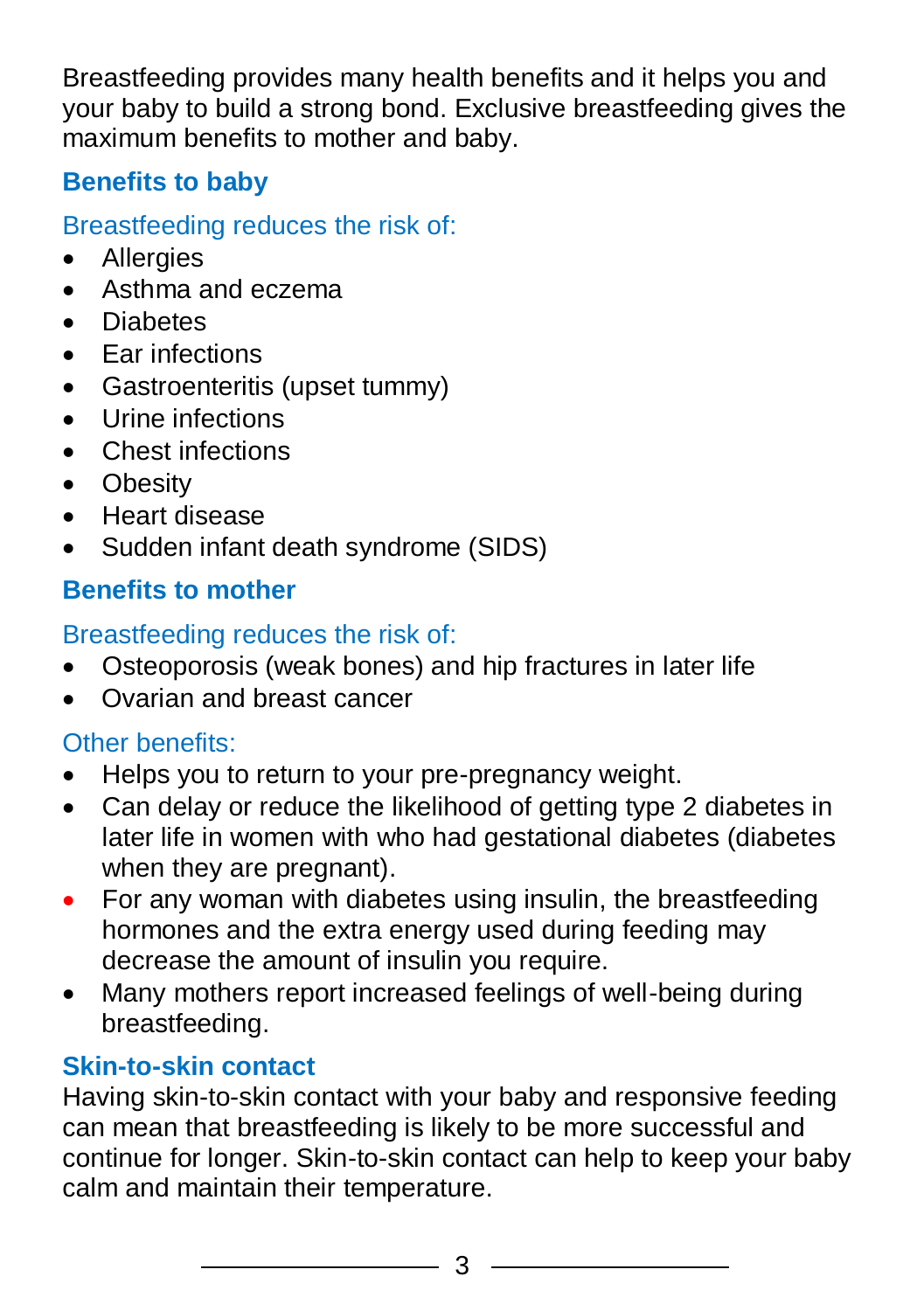## **What about after the birth of my baby?**

It is normal for all babies to have a drop in their blood glucose in the first hours after birth. To help maintain normal blood glucose levels for your baby, it is recommended that you breastfeed within the first hour of birth.

During this feed, your baby will receive colostrum, this is a very valuable source of nutrition for your baby.

Your baby's first blood glucose level will be checked when they are 2-4 hours old. We do this by taking a small sample of blood from your baby's heel. We will give you a result straight away. This check will be performed before each feed, until your baby's glucose level has been normal three times in a row. You should offer your baby a feed at least every three hours during the first 24 hours and respond to your baby's feeding cues.

Sometimes your baby needs to have extra calories and we will advise you to hand express some milk as well as breastfeeding. Hand expressing is a skill that will be taught to you before you give birth by a health professional. It is a way of using your hands to obtain some breast milk to give to your baby.

If your baby does not breastfeed, and you are unable to express any breast milk, your health professional may advise you to give your baby some formula milk.

After 24 hours, your baby's blood glucose level is unlikely to drop. However, if the levels are persistently low, your baby may need to go into the neonatal unit. Staff there will continue to encourage you and your baby to breastfeed and/or give your baby any breastmilk you have expressed.

## **How do I express milk by hand?**

If you have decided to breastfeed, or want to give your baby breast milk, you can hand express and collect your milk. Hand expression can be started from 36 weeks of pregnancy and can also be performed after the birth of your baby.

A good time to hand express is after you have had a shower or bath as the warmth encourages milk to flow. A calm, relaxed environment will also help your milk to flow.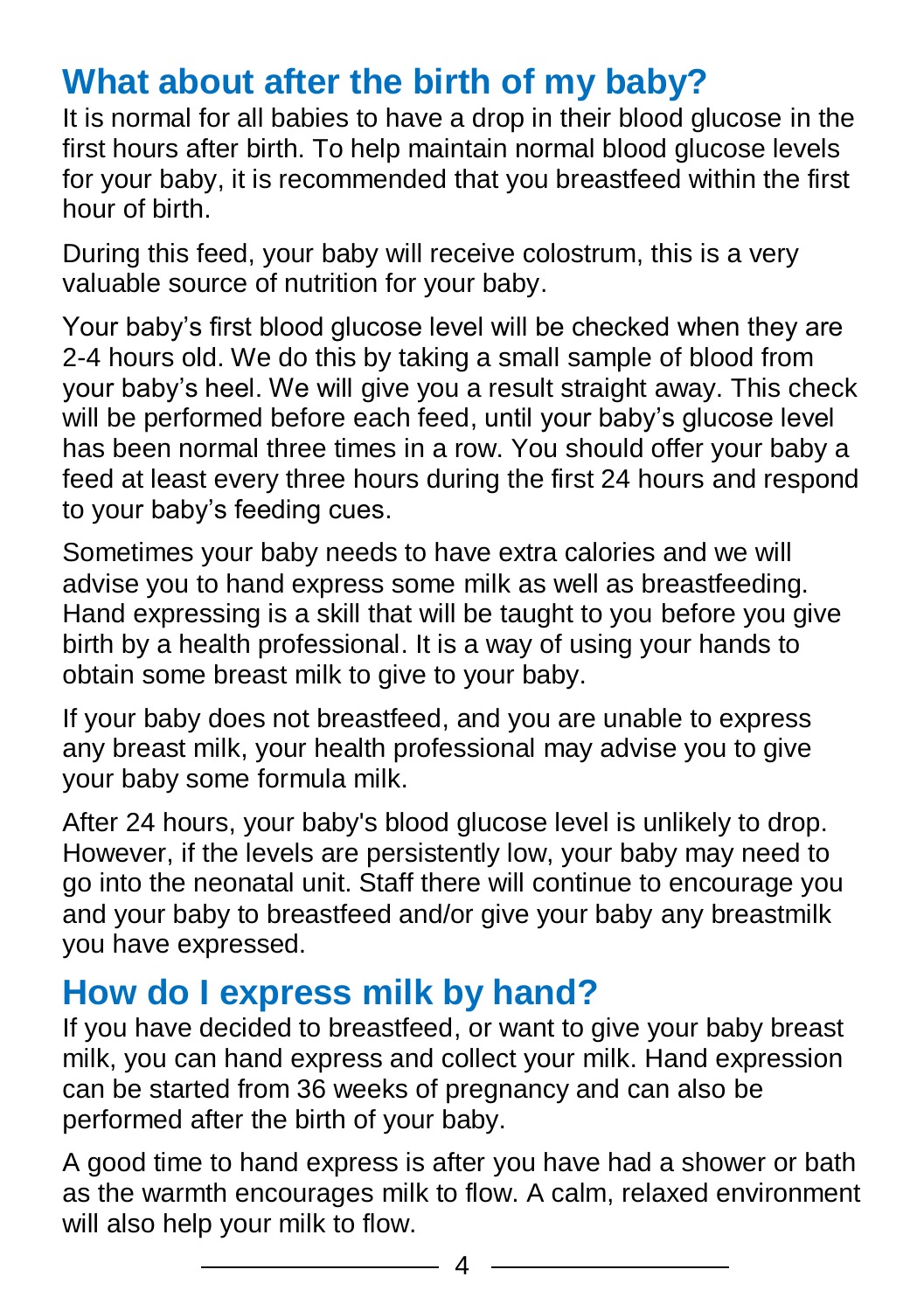It is a good idea to start expressing milk for just a few minutes on both breasts. This should not hurt or cause labour to start. Consult your midwife if you have any concerns.

#### **How to hand express:**

- Wash your hands
- Have a sterilised container to express your colostrum into. This could be a cup, spoon or syringe.
- Massage your breasts before you begin.
- Make a 'C' shape with your thumb and forefinger and place them two to three centimetres from your nipple (see figure 1).
- Gently compress and release in this area. It may take a little time for your milk to start flowing, and you may need to adjust your fingers.
- Draw the drops of milk into the syringe or collect onto a spoon or in cup and then draw the milk into the syringe and add the bung.
- When the flow stops move your fingers to a different area and express from both breasts.
- Label with your name, unit number, date and time of expression.

Sometimes practising this can help and you will soon be rewarded. There is a video on hand expression available at

**[https://www.unicef.org.uk/babyfriendly/baby-friendly](https://www.unicef.org.uk/babyfriendly/baby-friendly-resources/breastfeeding-resources/hand-expression-video/)[resources/breastfeeding-resources/hand-expression-video/](https://www.unicef.org.uk/babyfriendly/baby-friendly-resources/breastfeeding-resources/hand-expression-video/)**



Figure 1 shows hand expression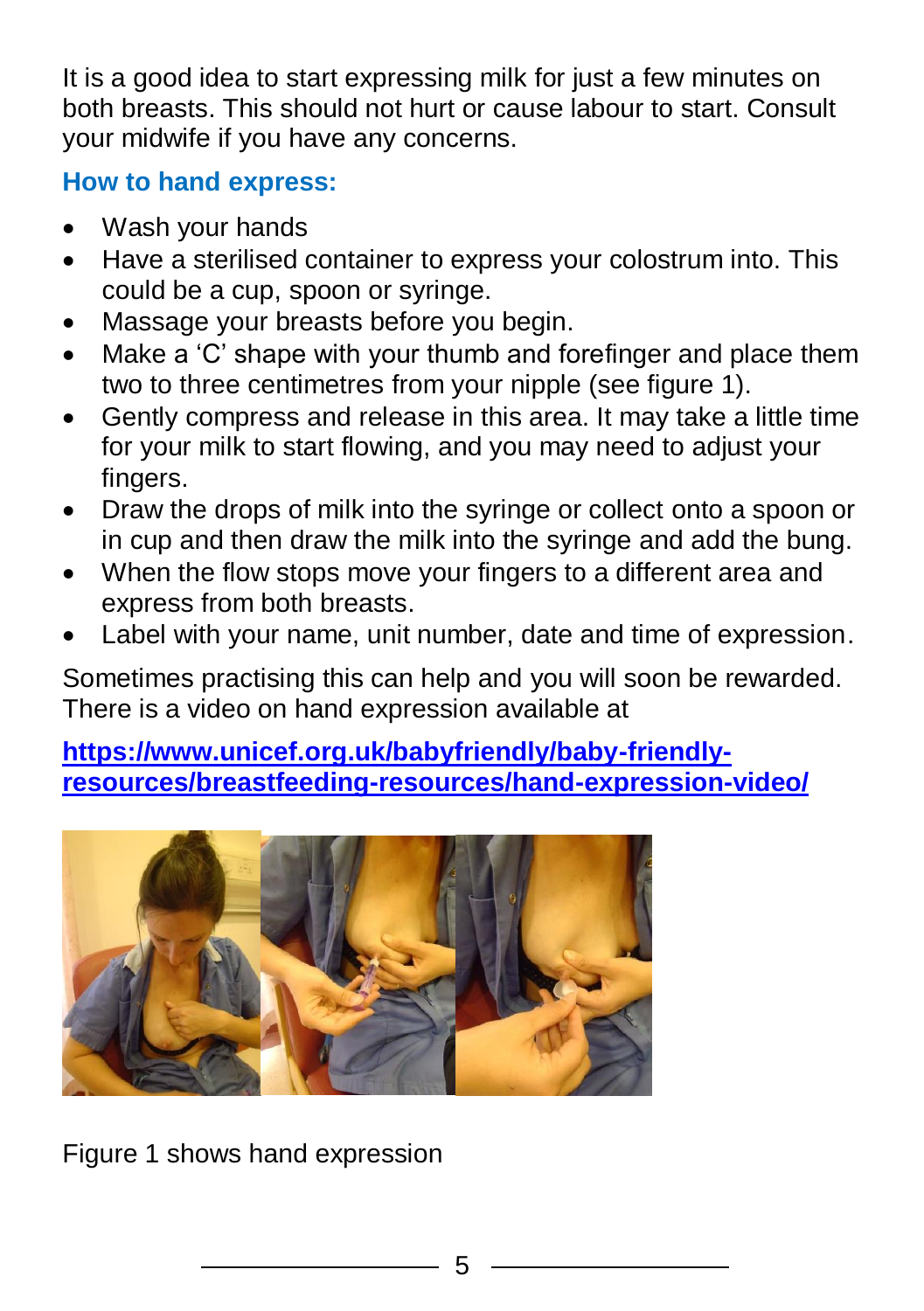There are more details on how to hand express in the 'Off to a best start' leaflet downloadable at [https://www.unicef.org.uk/babyfriendly/baby-friendly-](https://www.unicef.org.uk/babyfriendly/baby-friendly-resources/breastfeeding-resources/off-to-the-best-start/)

[resources/breastfeeding-resources/off-to-the-best-start/.](https://www.unicef.org.uk/babyfriendly/baby-friendly-resources/breastfeeding-resources/off-to-the-best-start/)

You can also discuss hand expression with a health professional.

## **How do I store my milk?**

NICE (2008) recommend the following storage guidelines for breastmilk:

| Storage guidelines for expressed milk (NICE, 2008) |                    |          |
|----------------------------------------------------|--------------------|----------|
| <b>Where</b>                                       | <b>Temperature</b> | Time     |
| <b>Fridge</b>                                      | 0-4 degrees        | 5 days   |
| <b>Freezer</b><br>compartment<br>of fridge         | Not given          | 2 weeks  |
| <b>Freezer</b>                                     | -18 degrees        | 6 months |

To defrost milk, thaw in the fridge and then use immediately.

When you come into hospital for the birth of your baby, bring your milk, in a cool bag with ice packs. There is a freezer to store your milk on the maternity unit.

If you have not been able to express during your pregnancy, a health professional can help you in hospital.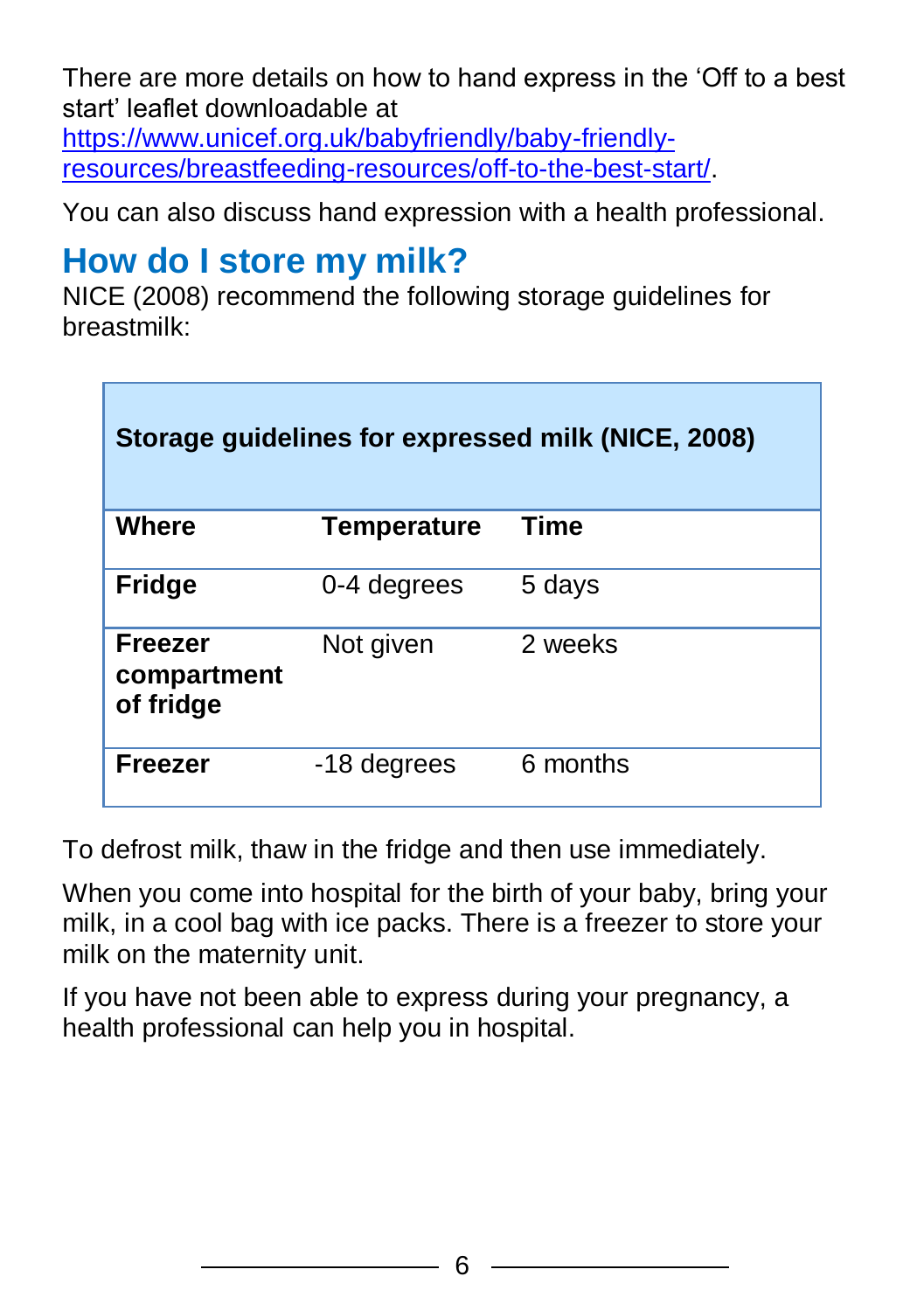## **How do I feed my baby with a cup?**

Cup feeding allows you to feed your baby without using a bottle and teat. Your baby will lap the milk from the cup and this helps to avoid nipple-teat confusion. You could also use a medicine spoon to give your baby expressed milk.

Follow these steps to cup feed your baby safely (Newman, 2009):

- Ensure your baby is awake and alert before starting the feed
- Pour some milk into a small cup
- Hold your baby close and upright on your lap, supporting your baby's head
- Hold the cup to your baby's lower lip and bring small amounts of milk slowly to their mouth. Allow your baby to take the milk into their mouth with their tongue (see figure 2)
- Go slowly, your baby will continually lap the milk

#### **Do not pour the milk into your baby's mouth.**



Figure 2 shows a baby being fed from a cup

Giving your baby breastmilk by a cup or spoon is a short term way to give your baby your milk. Continue to offer the breast to encourage baby to latch and breastfeed.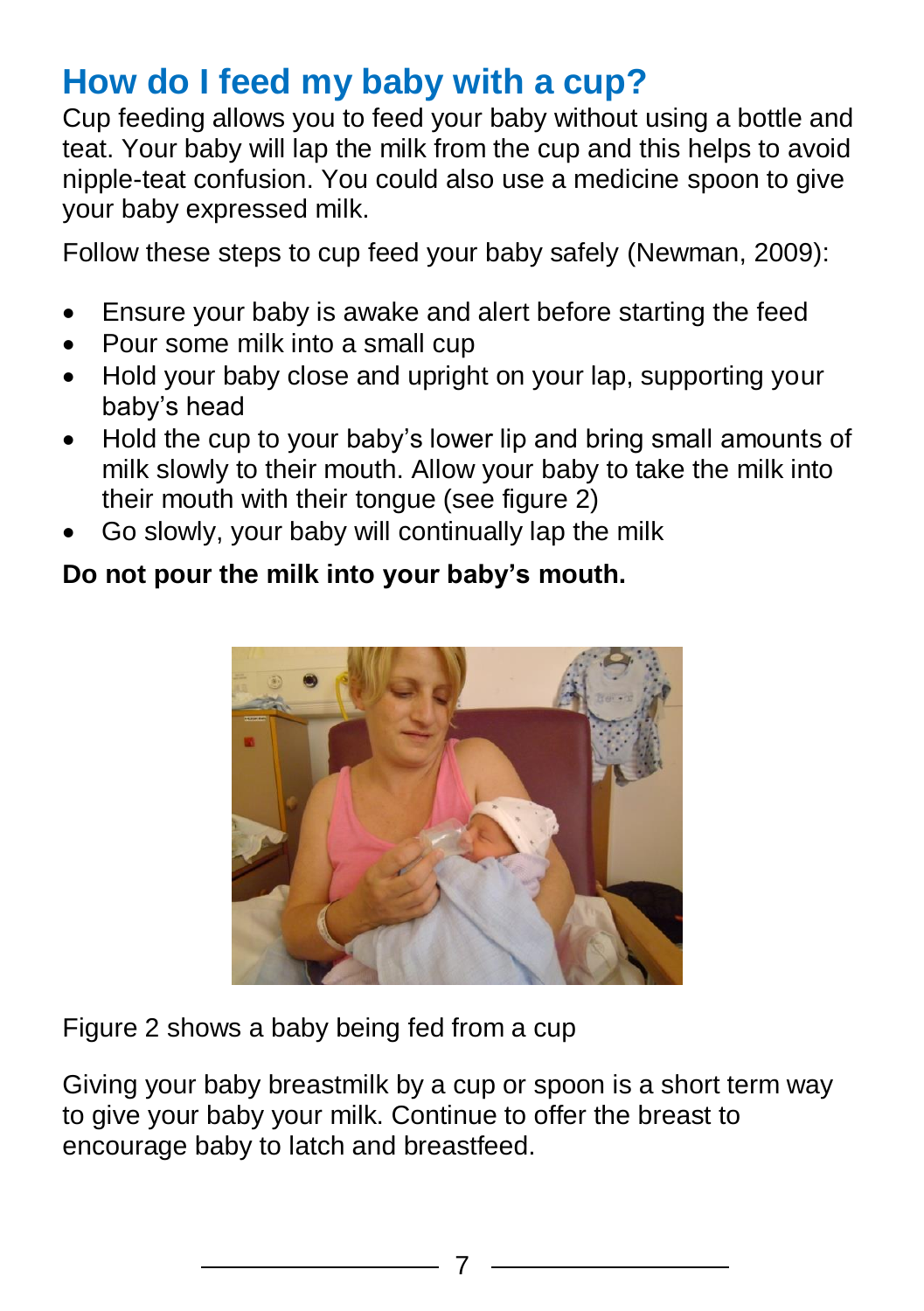## **Can I find out more?**

For more information about breastfeeding, you can go to:

#### **The antenatal breastfeeding/Mom2Mom workshop**

This is held every Thursday evening at 7pm to 9pm at Russells Hall Hospital in Maternity Outpatient Department.

We also hold the following:

#### **Grandparents' evening**

This covers a range of information including feeding. This is held on the first two Mondays of each month at 7pm to 9pm.

You can book either of these by contacting community midwives on 01384 244358 (10am to 12noon, Monday to Friday).

**Useful websites:**

#### **Association of Breastfeeding Mothers**

[www.abm.me.uk](http://www.abm.me.uk/)

#### **UNICEF UK Baby Friendly Initiative**

[www.babyfriendly.org.uk](http://www.babyfriendly.org.uk/)

#### **Breastfeeding Network**

<http://breastfeedingnetwork.org.uk/>

#### **La Leche League GB**

<https://www.laleche.org.uk/node>

#### **National Breastfeeding Helpline**

<http://www.nationalbreastfeedinghelpline.org.uk/>

#### **National Childbirth Trust (NCT)**

<http://www.nct.org.uk/>**Start4Life**

https://www.nhs.uk/start4life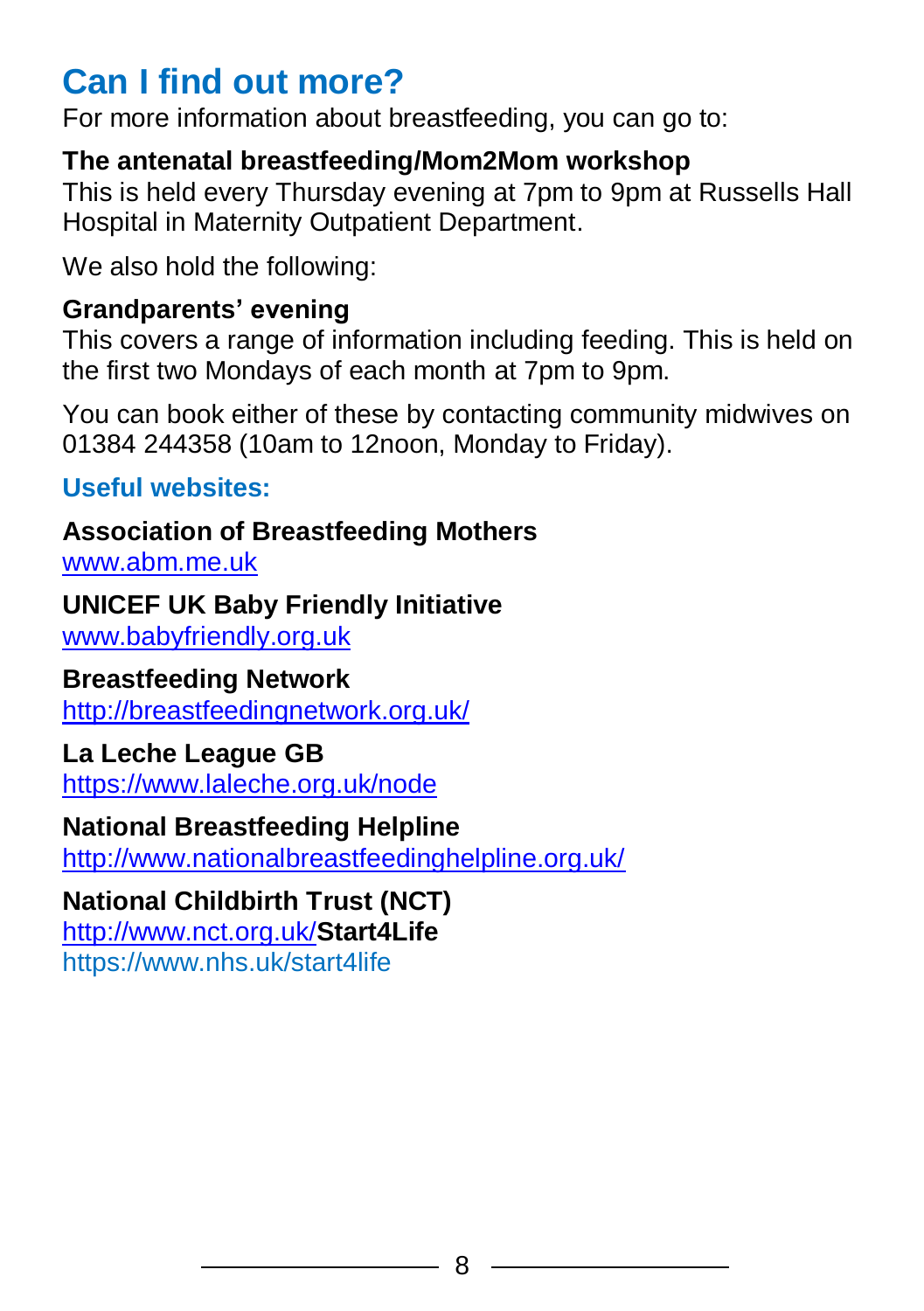## **References**

National Institute for Health and Care Excellence (2008) *Maternal and child nutrition*. London: NICE. Available at:

<http://www.nice.org.uk/guidance/ph11>

Newman, J (2009) *Information Sheet Finger and Cup Feeding.* Toronto: International Breastfeeding Centre. Available at:

[https://nbci.ca/index.php?option=com\\_content&view=article&id=5:fin](https://nbci.ca/index.php?option=com_content&view=article&id=5:finger-and-cup-feeding&catid=5:information&Itemid=17) [ger-and-cup-feeding&catid=5:information&Itemid=17](https://nbci.ca/index.php?option=com_content&view=article&id=5:finger-and-cup-feeding&catid=5:information&Itemid=17)

World Health Organisation (2003) *Global strategy for Infant and Young Child Feeding*. Geneva: WHO. Available at:

[http://www.who.int/nutrition/publications/infantfeeding/9241562218/e](http://www.who.int/nutrition/publications/infantfeeding/9241562218/en/) [n/](http://www.who.int/nutrition/publications/infantfeeding/9241562218/en/)